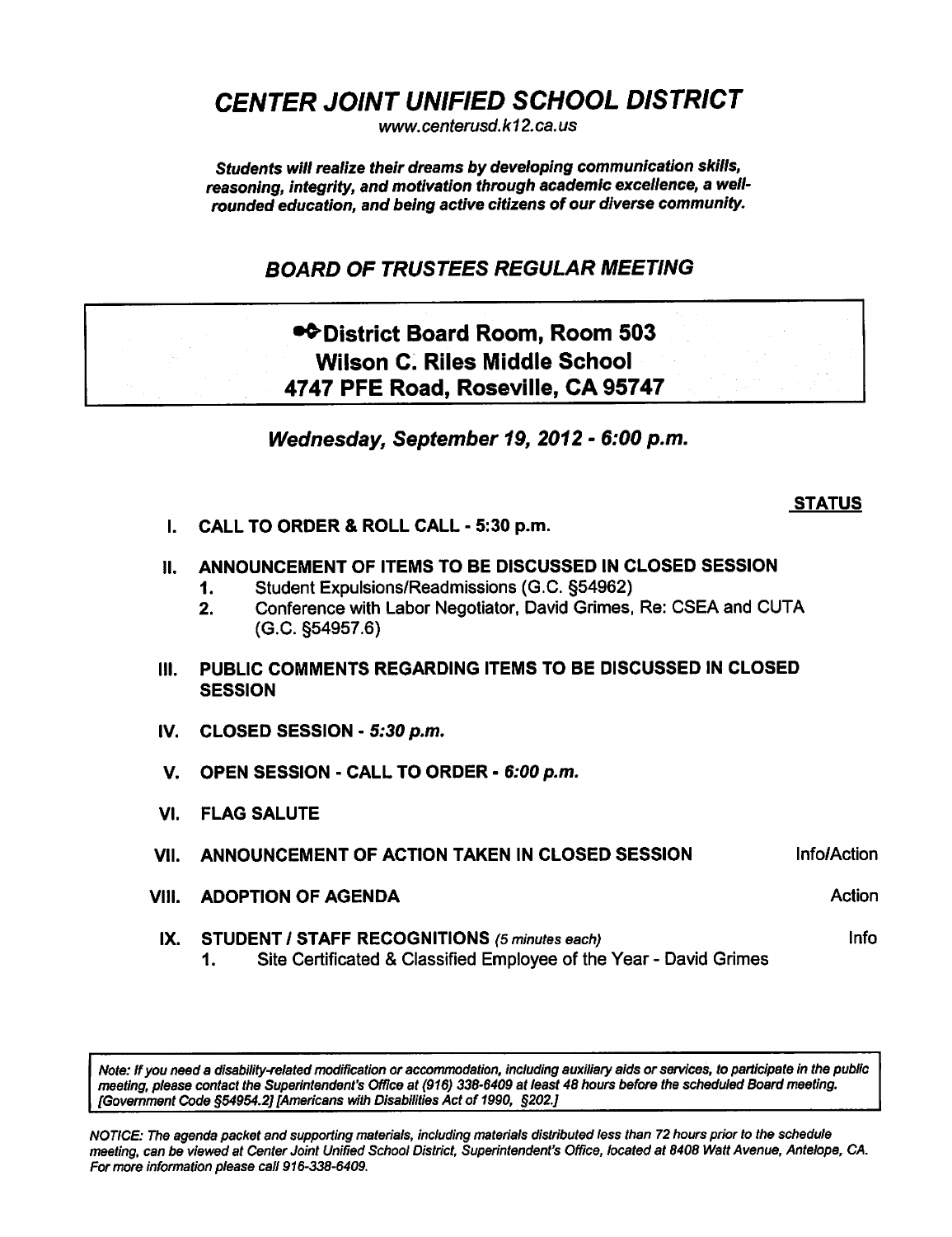| Х.            | 1.<br>2.<br>3.                                                                                                                                                                                                                                                                                                                                                                                                                                                | STUDENT BOARD REPRESENTATIVE REPORTS (3 minutes each)<br>Center High School - Aleah Woods<br>McClellan High School -<br>Antelope View Charter School - Nathan Palafax                                               | Info |  |  |  |
|---------------|---------------------------------------------------------------------------------------------------------------------------------------------------------------------------------------------------------------------------------------------------------------------------------------------------------------------------------------------------------------------------------------------------------------------------------------------------------------|---------------------------------------------------------------------------------------------------------------------------------------------------------------------------------------------------------------------|------|--|--|--|
|               | 4.                                                                                                                                                                                                                                                                                                                                                                                                                                                            | Global Youth Charter School - Niko Morris                                                                                                                                                                           |      |  |  |  |
| XI.           |                                                                                                                                                                                                                                                                                                                                                                                                                                                               | <b>ORGANIZATION REPORTS (3 minutes each)</b>                                                                                                                                                                        | Info |  |  |  |
|               | 1.                                                                                                                                                                                                                                                                                                                                                                                                                                                            | <b>CSEA - Cyndy Mitchell, President</b>                                                                                                                                                                             |      |  |  |  |
|               | 2.                                                                                                                                                                                                                                                                                                                                                                                                                                                            | <b>CUTA - Heather Woods, President</b>                                                                                                                                                                              |      |  |  |  |
| XII.          |                                                                                                                                                                                                                                                                                                                                                                                                                                                               | Info<br>REPORTS/PRESENTATIONS (8 minutes each)                                                                                                                                                                      |      |  |  |  |
| Curriculum    | 1.                                                                                                                                                                                                                                                                                                                                                                                                                                                            | Lion's Club Presentation - Mr. Wartena                                                                                                                                                                              |      |  |  |  |
| XIII.         | COMMENTS FROM THE AUDIENCE REGARDING ITEMS NOT ON<br>THE AGENDA                                                                                                                                                                                                                                                                                                                                                                                               | Public<br><b>Comments</b>                                                                                                                                                                                           |      |  |  |  |
|               | Invited<br>Anyone may address the Board regarding any item that is within the Board's subject matter<br>jurisdiction. However, the Board may not discuss or take action on any item which is not on<br>this agenda except as authorized by Government Code Section 5495.2. A speaker shall be<br>limited to 3 minutes (Board Policy 9323). All public comments on items listed on this agenda<br>will be heard at the time the Board is discussing that item. |                                                                                                                                                                                                                     |      |  |  |  |
| XIV.          |                                                                                                                                                                                                                                                                                                                                                                                                                                                               | <b>BOARD / SUPERINTENDENT REPORTS (10 minutes)</b>                                                                                                                                                                  | Info |  |  |  |
| XV.           | Action<br><b>CONSENT AGENDA (5 minutes)</b><br>NOTE: The Board will be asked to approve all of the following items by a single vote, unless any<br>member of the Board asks that an item be removed from the consent agenda and considered and<br>discussed separately.                                                                                                                                                                                       |                                                                                                                                                                                                                     |      |  |  |  |
| Governance    | 1.                                                                                                                                                                                                                                                                                                                                                                                                                                                            | Approve Adoption of Minutes from August 14, 2012 Regular Meeting                                                                                                                                                    |      |  |  |  |
| Personnel     | 2.                                                                                                                                                                                                                                                                                                                                                                                                                                                            | <b>Approve Certificated Personnel Transactions</b>                                                                                                                                                                  |      |  |  |  |
|               | 3.                                                                                                                                                                                                                                                                                                                                                                                                                                                            | <b>Approve Classified Personnel Transactions</b>                                                                                                                                                                    |      |  |  |  |
|               | 4.                                                                                                                                                                                                                                                                                                                                                                                                                                                            | Approve 2012/13 Salary Schedules                                                                                                                                                                                    |      |  |  |  |
| Stu. Services | 5.                                                                                                                                                                                                                                                                                                                                                                                                                                                            | Approve 2012/2013 Facility Staffing Agreement with Maxim Healthcare Services                                                                                                                                        |      |  |  |  |
|               |                                                                                                                                                                                                                                                                                                                                                                                                                                                               | (continuing from 2011/12 school year)                                                                                                                                                                               |      |  |  |  |
| Curriculum    | 6.                                                                                                                                                                                                                                                                                                                                                                                                                                                            | Approve 2012/2013 Master Contracts:<br>Sierra School                                                                                                                                                                |      |  |  |  |
| $\mathbf{I}$  | 7.                                                                                                                                                                                                                                                                                                                                                                                                                                                            | Approve 2012/2013 Individual Service Agreements:                                                                                                                                                                    |      |  |  |  |
|               |                                                                                                                                                                                                                                                                                                                                                                                                                                                               | 2012/13-91<br><b>Bright Start Therapies (revised)</b>                                                                                                                                                               |      |  |  |  |
|               |                                                                                                                                                                                                                                                                                                                                                                                                                                                               | 2012/13-94<br><b>Baby Steps</b>                                                                                                                                                                                     |      |  |  |  |
|               |                                                                                                                                                                                                                                                                                                                                                                                                                                                               | <b>Guiding Hands</b><br>2012/13-95                                                                                                                                                                                  |      |  |  |  |
|               |                                                                                                                                                                                                                                                                                                                                                                                                                                                               | 2012/13-96<br><b>Bright Futures</b>                                                                                                                                                                                 |      |  |  |  |
|               |                                                                                                                                                                                                                                                                                                                                                                                                                                                               | <b>Easter Seals</b><br>2012/13-97                                                                                                                                                                                   |      |  |  |  |
|               |                                                                                                                                                                                                                                                                                                                                                                                                                                                               | 2012/13-98<br><b>Easter Seals</b>                                                                                                                                                                                   |      |  |  |  |
|               |                                                                                                                                                                                                                                                                                                                                                                                                                                                               | 2012/13-99<br><b>Bright Futures</b>                                                                                                                                                                                 |      |  |  |  |
| 1             | 8.                                                                                                                                                                                                                                                                                                                                                                                                                                                            | Approve Leadership Institute Memorandum of Understanding Between the<br>Sacramento County Office of Education and the Center Joint Unified School<br><b>District</b>                                                |      |  |  |  |
| ı             | 9.                                                                                                                                                                                                                                                                                                                                                                                                                                                            | Approve Memorandum of Understanding Between the Sacramento Cal-SOAP<br>Consortium (Cal-SOAP), a program of the Sacramento County Office of                                                                          |      |  |  |  |
| t             | 10.                                                                                                                                                                                                                                                                                                                                                                                                                                                           | <b>Education, and the Center Joint Unified School District</b><br>Approve Memorandum of Understanding Between Sacramento Children's Home<br>and Center Joint Unified School District to Provide Violence Prevention |      |  |  |  |
|               |                                                                                                                                                                                                                                                                                                                                                                                                                                                               | Programs                                                                                                                                                                                                            |      |  |  |  |
| ţ             | 11.                                                                                                                                                                                                                                                                                                                                                                                                                                                           | Approve Field Trip: CHS Media Communications Academy (MCA) Trip to Hawaii                                                                                                                                           |      |  |  |  |
|               | 12.                                                                                                                                                                                                                                                                                                                                                                                                                                                           | Approve Field Trip: CHS Media Communications Students to San Francisco Bay                                                                                                                                          |      |  |  |  |
| T             | 13.                                                                                                                                                                                                                                                                                                                                                                                                                                                           | Area<br>Approve Field Trip: CHS AVID to University of Nevada Reno                                                                                                                                                   |      |  |  |  |
|               |                                                                                                                                                                                                                                                                                                                                                                                                                                                               |                                                                                                                                                                                                                     |      |  |  |  |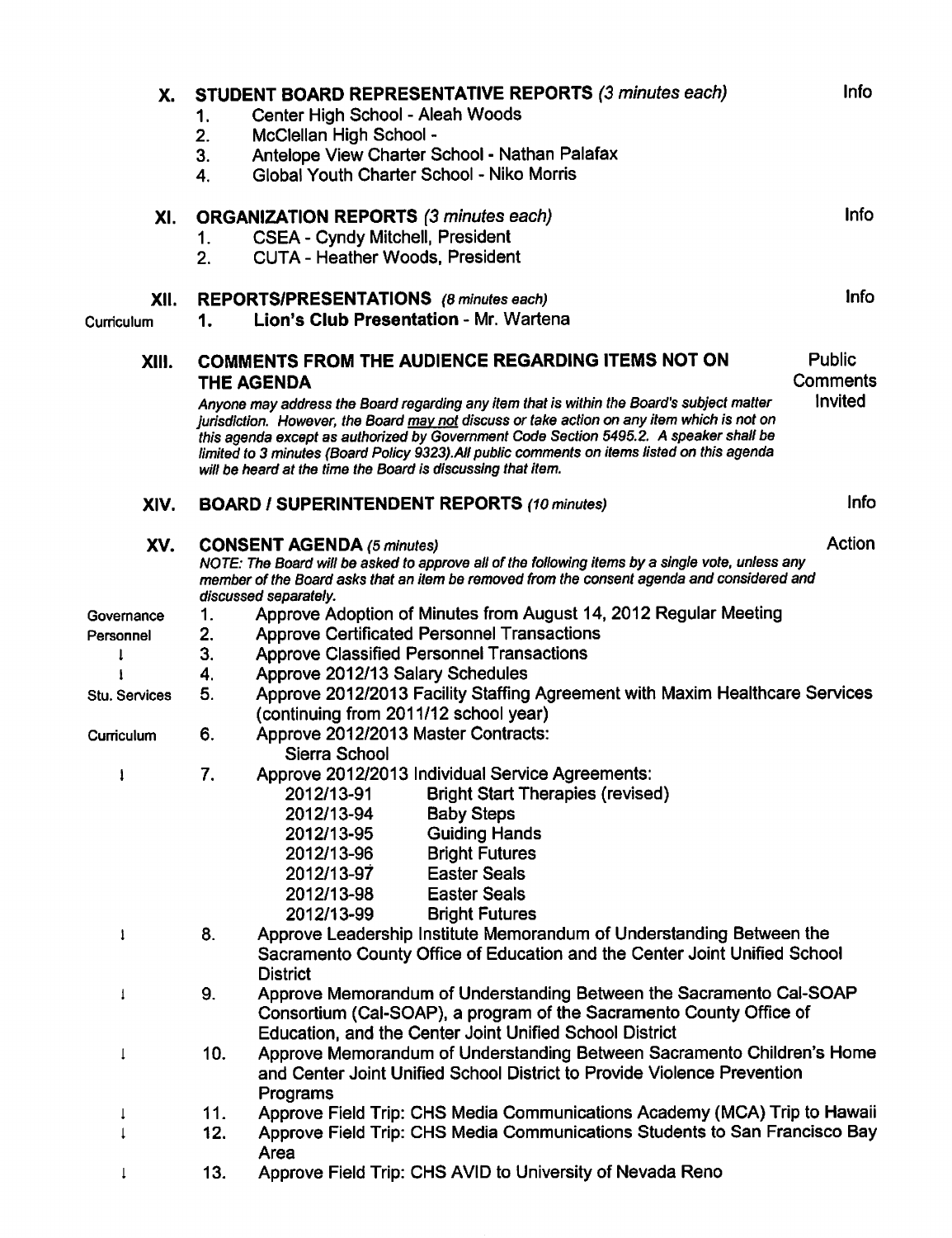| Facilities & Op. | 14.            | Approve Resolution #3/2012-13: Amendment 01 to Agreement for Child<br>Development Services, CCTR-2201, Local Agreement for Child Development<br>Services for Fiscal Year 2012-13                                      |             |  |
|------------------|----------------|-----------------------------------------------------------------------------------------------------------------------------------------------------------------------------------------------------------------------|-------------|--|
|                  | 15.            | Approve Amendment to Extend the Contract for Caldwell Flores Winters, Inc.                                                                                                                                            |             |  |
| <b>Business</b>  | 16.            | Approve Payroll Orders: July 2012 - August 2012                                                                                                                                                                       |             |  |
|                  | 17.            | Approve Supplemental Agenda (Vendor Warrants)                                                                                                                                                                         |             |  |
| XVI.             |                | <b>INFORMATION ITEMS (3 minutes)</b>                                                                                                                                                                                  | Info        |  |
| Facilities & Op. | 1.             | Conference: "California Association of School Transportation Officials" - I.<br>Maranon (Trans)                                                                                                                       |             |  |
| 1                | 2.             | Conference: "60 <sup>th</sup> Annual School Nutrition Conference 2012" - L. Kasey (Food<br>Serv.)                                                                                                                     |             |  |
| XVII.            |                | <b>BUSINESS ITEMS</b>                                                                                                                                                                                                 |             |  |
| Governance       | А.             | <b>Action</b><br><b>Conflict of Interest Code Biennial Notice</b>                                                                                                                                                     |             |  |
|                  |                | The Political Reform Act requires every local government agency to<br>review its conflict of interest code biennially. No later than October 1,<br>2012, each agency must submit to the County Board of Supervisors a |             |  |
|                  |                | notice indicating whether or not an amendment is necessary.                                                                                                                                                           |             |  |
|                  | <b>Program</b> | PUBLIC HEARING: Notification of Compliance With Education Code S60119<br>for Funds Received Under Pupil Textbook and Instructional Materials Incentive                                                                |             |  |
|                  |                |                                                                                                                                                                                                                       |             |  |
| Curriculum       | в              | <b>Resolution #4/2012-13: Statement of Assurances Instructional</b><br>Action<br><b>Materials Fund</b>                                                                                                                |             |  |
|                  |                | This resolution is to certify that the district has sufficient materials in<br><b>CORE</b> subjects.                                                                                                                  |             |  |
| 1                | C.             | <b>Certification of Provision of Standards-Aligned Instructional</b><br>Action<br><b>Materials</b>                                                                                                                    |             |  |
|                  |                | This item would certify that as of this date, each pupil in the district in                                                                                                                                           |             |  |
|                  |                | kindergarten through grade twelve, has been provided with a standards-                                                                                                                                                |             |  |
|                  |                | aligned textbook or basic instructional materials to meet the requirements<br>of Education Code Section 60422 (a).                                                                                                    |             |  |
| <b>Business</b>  | D.             | 2011/12 Unaudited Actuals Report and Resolution #2/2012-13: Gann Action                                                                                                                                               |             |  |
|                  |                | <b>Limit Resolution</b>                                                                                                                                                                                               |             |  |
|                  |                | The SACS Unaudited Actuals Report covers all fiscal activity and                                                                                                                                                      |             |  |
|                  |                | fund balances for the District. Included in the unaudited actuals is                                                                                                                                                  |             |  |
|                  |                | the 2011/12 Gann Limit report. School district are required to certify                                                                                                                                                |             |  |
|                  |                | via the Gann Limit that their annual revenues do not increase at a<br>rate greater than the overall increase in state government revenues.                                                                            |             |  |
|                  |                | CJUSD has met that requirement for the 2010/11 fiscal year.                                                                                                                                                           |             |  |
| XVIII.           |                | <b>ADVANCE PLANNING</b>                                                                                                                                                                                               | <b>Info</b> |  |
|                  | a.             | <b>Future Meeting Dates:</b>                                                                                                                                                                                          |             |  |
|                  |                | Special Meeting: Wednesday, October 3, 2012 @ 6:00 p.m. - District Office<br>L.<br>Conference Room 5, 8408 Watt Avenue, Antelope, CA 95843                                                                            |             |  |
|                  |                | Regular Meeting: Wednesday, October 17, 2012 @ 6:00 p.m. - District Board<br>ii.<br>Room - Room 503, located at Riles Middle School, 4747 PFE Road,                                                                   |             |  |
|                  |                | Roseville, CA 95747                                                                                                                                                                                                   |             |  |
|                  | b.             | <b>Suggested Agenda Items:</b>                                                                                                                                                                                        |             |  |